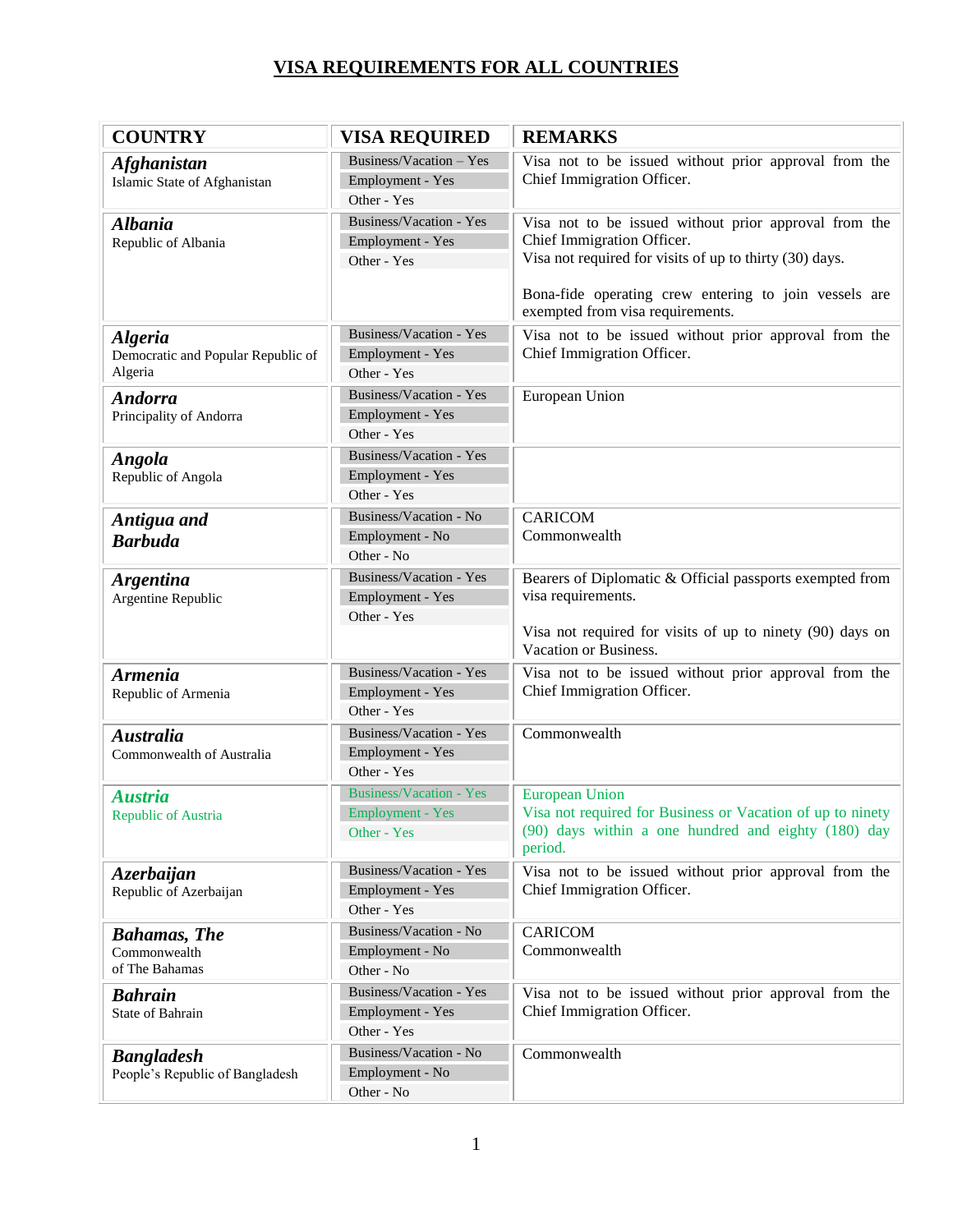| <b>Barbados</b>                                   | Business/Vacation - No<br>Employment - No                         | <b>CARICOM</b><br>Commonwealth                                                                                                                                                                                                                                                                                                                                                                                                                                       |
|---------------------------------------------------|-------------------------------------------------------------------|----------------------------------------------------------------------------------------------------------------------------------------------------------------------------------------------------------------------------------------------------------------------------------------------------------------------------------------------------------------------------------------------------------------------------------------------------------------------|
| <b>Belarus</b>                                    | Other - No<br>Business/Vacation - Yes                             | Visa not to be issued without prior approval from the                                                                                                                                                                                                                                                                                                                                                                                                                |
| Republic of Belarus                               | Employment - Yes<br>Other - Yes                                   | Chief Immigration Officer.                                                                                                                                                                                                                                                                                                                                                                                                                                           |
| <b>Belgium</b><br>Kingdom of Belgium              | <b>Business/Vacation - No</b><br>Employment - No<br>Other - No    | <b>European Union</b><br>Visa not required for Business or Vacation of up to ninety<br>(90) days within a one hundred and eighty (180) day<br>period.                                                                                                                                                                                                                                                                                                                |
| <b>Belize</b>                                     | Business/Vacation - No<br>Employment - No<br>Other - No           | <b>CARICOM</b><br>Commonwealth                                                                                                                                                                                                                                                                                                                                                                                                                                       |
| <b>Benin</b><br>Republic of Benin                 | Business/Vacation - Yes<br>Employment - Yes<br>Other - Yes        | Visa not to be issued without prior approval from the<br>Chief Immigration Officer.                                                                                                                                                                                                                                                                                                                                                                                  |
| <b>Bhutan</b><br>Kingdom of Bhutan                | Business/Vacation - Yes<br>Employment - Yes<br>Other - Yes        | Visa not to be issued without prior approval from the<br>Chief Immigration Officer.                                                                                                                                                                                                                                                                                                                                                                                  |
| <b>Bolivia</b><br>Republic of Bolivia             | Business/Vacation - Yes<br>Employment - Yes<br>Other - Yes        |                                                                                                                                                                                                                                                                                                                                                                                                                                                                      |
| <b>Bosnia</b> and<br>Herzegovina                  | Business/Vacation - Yes<br>Employment - Yes<br>Other - Yes        | Visa not to be issued without prior approval from the<br>Chief Immigration Officer.<br>Visa not required for visits of up to thirty (30) days.<br>Bona-fide operating crew entering to join vessels are<br>exempted from visa requirements.                                                                                                                                                                                                                          |
| <b>Botswana</b><br>Republic of Botswana           | Business/Vacation - No<br>Employment - No<br>Other - No           | Commonwealth                                                                                                                                                                                                                                                                                                                                                                                                                                                         |
| <b>Brazil</b><br>Federative Republic of Brazil    | <b>Business/Vacation - Yes</b><br>Employment - Yes<br>Other - Yes | Bearers of Diplomatic and Official passports accredited to<br>Trinidad and Tobago are exempted from visa requirements<br>during the period of official duties at the mission. This<br>also includes clerical and administrative staff.<br>Bearers of Diplomatic and Official passport (not<br>accredited) exempted from visa requirements for a period<br>of three (3) months.<br>Visa not required for visits of up to ninety (90) days on<br>Vacation or Business. |
| <b>British Honduras</b><br>Former name for Belize | <b>Visa Application should</b><br>not be accepted.                | Country does not exist, but camouflage passport exists.                                                                                                                                                                                                                                                                                                                                                                                                              |
| <b>Brunei</b><br>Negara Brunei Darussalam         | Business/Vacation - No<br>Employment - No<br>Other - No           | Commonwealth                                                                                                                                                                                                                                                                                                                                                                                                                                                         |
| <b>Bulgaria</b><br>Republic of Bulgaria           | Business/Vacation - Yes<br>Employment - Yes<br>Other - Yes        | European Union<br>Visa not required for Business or Vacation of up to ninety<br>(90) days within a one hundred and eighty (180) day<br>period.                                                                                                                                                                                                                                                                                                                       |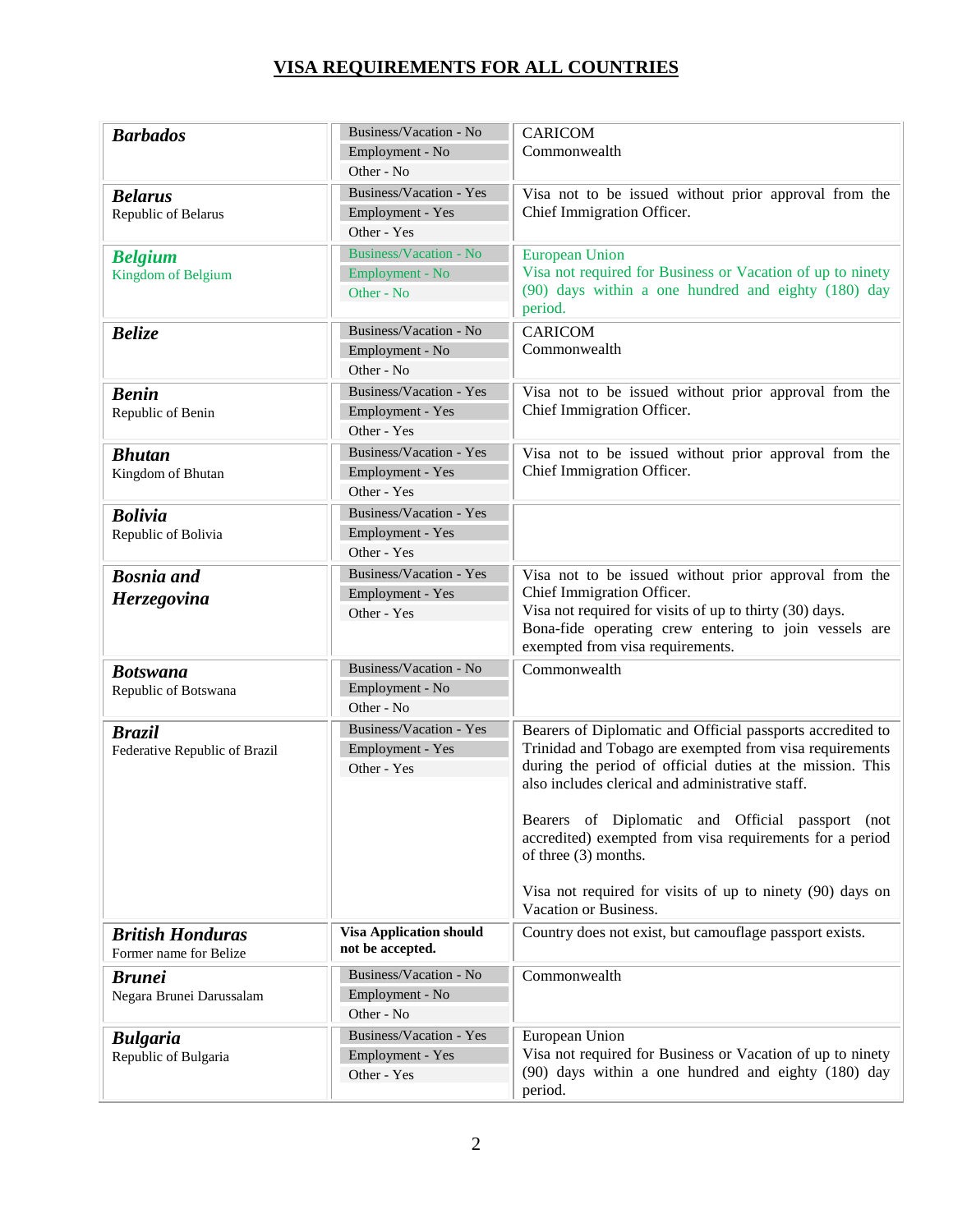| <b>Burkina Faso</b>                                                                      | Business/Vacation - Yes<br>Employment - Yes<br>Other - Yes        | Visa not to be issued without prior approval from the<br>Chief Immigration Officer.                                                                                                                                                                  |
|------------------------------------------------------------------------------------------|-------------------------------------------------------------------|------------------------------------------------------------------------------------------------------------------------------------------------------------------------------------------------------------------------------------------------------|
| <b>Burma</b><br><b>Union of Burma</b><br>Myanmar                                         | <b>Business/Vacation - Yes</b><br>Employment - Yes<br>Other - Yes | Visa not to be issued without prior approval from the<br>Chief Immigration Officer.                                                                                                                                                                  |
| <b>Burundi</b><br>Republic of Burundi                                                    | Business/Vacation - Yes<br>Employment - Yes<br>$Other - Yes$      |                                                                                                                                                                                                                                                      |
| Cambodia<br>Kingdom of Cambodia                                                          | Business/Vacation - Yes<br>Employment - Yes<br>Other - Yes        |                                                                                                                                                                                                                                                      |
| <b>Cameroon</b><br>Republic of Cameroon                                                  | <b>Business/Vacation - Yes</b><br>Employment - Yes<br>Other - Yes | Commonwealth<br>Visa not to be issued without prior approval from the<br>Chief Immigration Officer.                                                                                                                                                  |
| Canada                                                                                   | Business/Vacation - No<br>Employment - No<br>Other - No           | Commonwealth                                                                                                                                                                                                                                         |
| Cape Verde<br>Republic of Cape Verde                                                     | Business/Vacation - Yes<br>Employment - Yes<br>Other - Yes        | Visa not to be issued without prior approval from the<br>Chief Immigration Officer.                                                                                                                                                                  |
| Caribbean Agricultural<br><b>Research &amp; Development</b><br><b>Institute (CARDI)</b>  | Business/Vacation - No<br>Employment - No<br>Other - No           | Bearers of these passports are not required to be in<br>possession of entry visas.                                                                                                                                                                   |
| <b>Central</b><br><b>African Republic</b>                                                | Business/Vacation - Yes<br>Employment - Yes<br>Other - Yes        |                                                                                                                                                                                                                                                      |
| <b>Chad</b><br>Republic of Chad                                                          | Business/Vacation - Yes<br>Employment - Yes<br>Other - Yes        |                                                                                                                                                                                                                                                      |
| <b>Chile</b><br>Republic of Chile                                                        | Business/Vacation - Yes<br>Employment - Yes<br>Other - Yes        | Bearers of Diplomatic and Official Passports exempted<br>from visa requirements.<br>Visa not required for visits of up to ninety (90) days.                                                                                                          |
| China<br>People's Republic of China                                                      | Business/Vacation - Yes<br>Employment - Yes<br>Other - Yes        | Second Schedule - Refer to Chief Immigration Officer.<br>Bearers of Diplomatic, Official or Service Passports are<br>exempt from the visa requirements.<br>Bona-fide operating crew entering to join vessels are<br>exempted from visa requirements. |
| China<br>Hong Kong<br>Special Administrative Region of<br>the People's Republic of China | Business/Vacation - No<br>Employment - No<br>Other - No           | Holders of these Passports exempt from the visa<br>requirements.                                                                                                                                                                                     |
| China<br>Republic of China (Taiwan)                                                      | Business/Vacation - Yes<br>Employment - Yes<br>Other - Yes        | Visa not to be issued without prior approval from the<br>Chief Immigration Officer.                                                                                                                                                                  |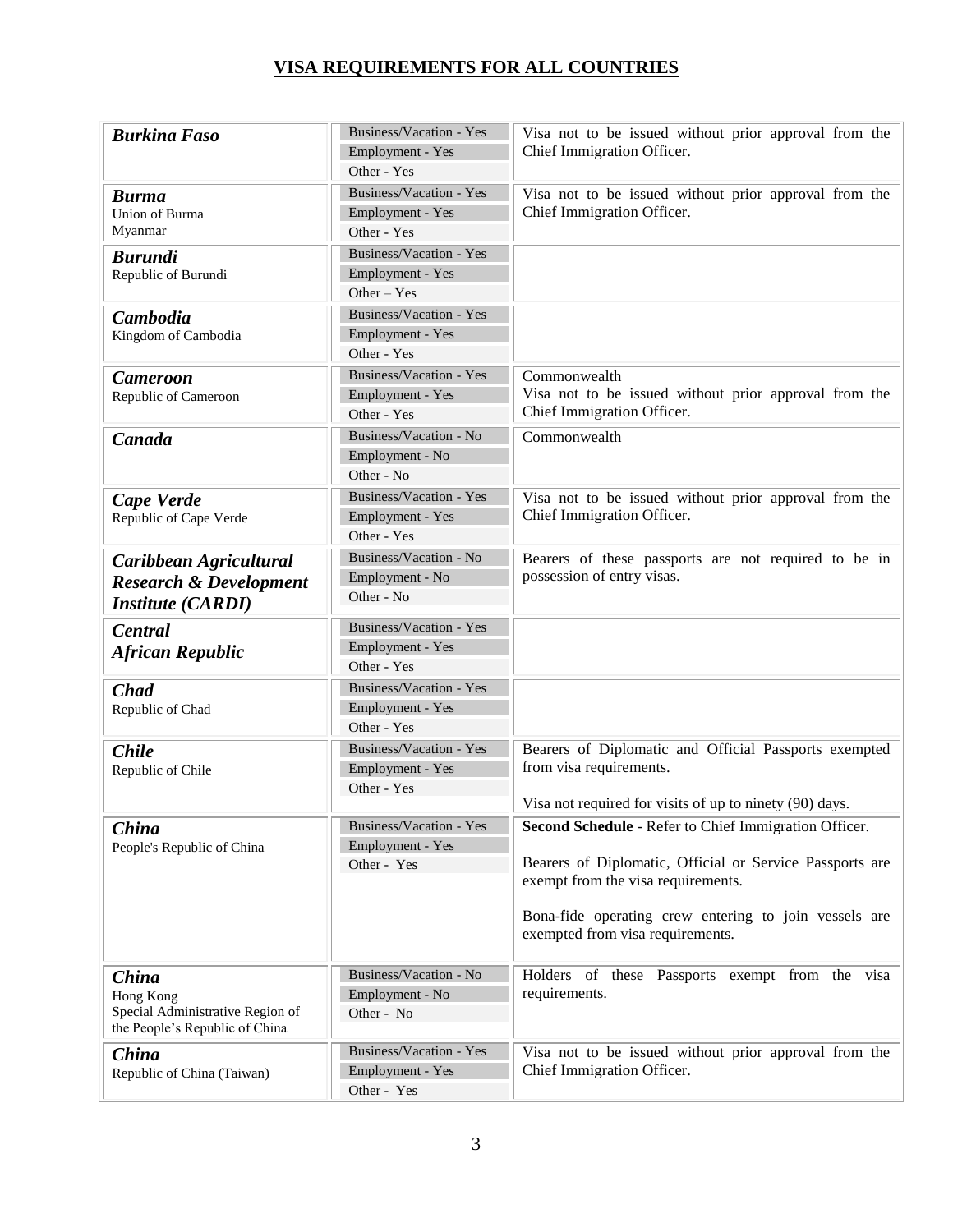| Colombia<br>Republic of Colombia                             | Business/Vacation - Yes<br>Employment - Yes<br>Other - Yes               | Visa not required for visits of up to ninety (90) days on<br>Vacation or Business.                                                                                                                                                                                                                                                                          |
|--------------------------------------------------------------|--------------------------------------------------------------------------|-------------------------------------------------------------------------------------------------------------------------------------------------------------------------------------------------------------------------------------------------------------------------------------------------------------------------------------------------------------|
| <b>Comoros</b><br>Federal Islamic Republic<br>of the Comoros | <b>Business/Vacation - Yes</b><br>Employment - Yes<br>Other - Yes        | Visa not to be issued without prior approval from the<br>Chief Immigration Officer.                                                                                                                                                                                                                                                                         |
| Congo (Brazzaville)<br>Republic of the Congo                 | Business/Vacation - Yes<br>Employment - Yes<br>Other - Yes               |                                                                                                                                                                                                                                                                                                                                                             |
| Congo (Kinshasa)<br>Democratic Republic<br>of the Congo      | Business/Vacation - Yes<br>Employment - Yes<br>Other - Yes               |                                                                                                                                                                                                                                                                                                                                                             |
| <b>Costa Rica</b><br>Republic of Costa Rica                  | <b>Business/Vacation - Yes</b><br>Employment - Yes<br>Other - No         | Bearers of Diplomatic and Official passports accredited to<br>Trinidad and Tobago, as well as their spouses and<br>dependents residing with them are exempt from visa<br>requirements for the duration of their assignment in<br>Trinidad and Tobago.<br>Visa not required for any purpose of up to ninety (90)<br>days.                                    |
| Côte d'Ivoire<br>Republic of Côte d'Ivoire                   | Business/Vacation - Yes<br>Employment - Yes<br>Other - Yes               |                                                                                                                                                                                                                                                                                                                                                             |
| <b>Croatia</b><br><b>Republic of Croatia</b>                 | <b>Business/Vacation - Yes</b><br><b>Employment - Yes</b><br>Other - Yes | <b>European Union</b><br>Visa not required for Business or Vacation of up to ninety<br>(90) days within a one hundred and eighty (180) day<br>period.<br>Bona-fide operating crew entering to join vessels are                                                                                                                                              |
| Cuba<br>Republic of Cuba                                     | Business/Vacation - Yes<br>Employment - Yes<br>Other - Yes               | exempted from visa requirements.<br>Second Schedule - Refer to Chief Immigration Officer<br>Bearers of valid Diplomatic, Official or Service passports<br>do not require visas.<br>Bona-fide operating crew entering to join vessels are<br>exempted from visa requirements.<br>Visa not required for visits for any purpose for up to<br>ninety (90) days. |
| <b>Cyprus</b><br><b>Republic of Cyprus</b>                   | <b>Business/Vacation - No</b><br>Employment - No<br>Other - No           | Commonwealth<br><b>European Union</b><br>Visa not required for Business or Vacation of up to ninety<br>(90) days within a one hundred and eighty (180) day<br>period.                                                                                                                                                                                       |
| <b>Czech Republic</b><br><b>Czech Republic</b>               | <b>Business/Vacation - Yes</b><br><b>Employment - Yes</b><br>Other - Yes | <b>European Union</b><br>Visa not required for Business or Vacation of up to ninety<br>(90) days within a one hundred and eighty (180) day<br>period.                                                                                                                                                                                                       |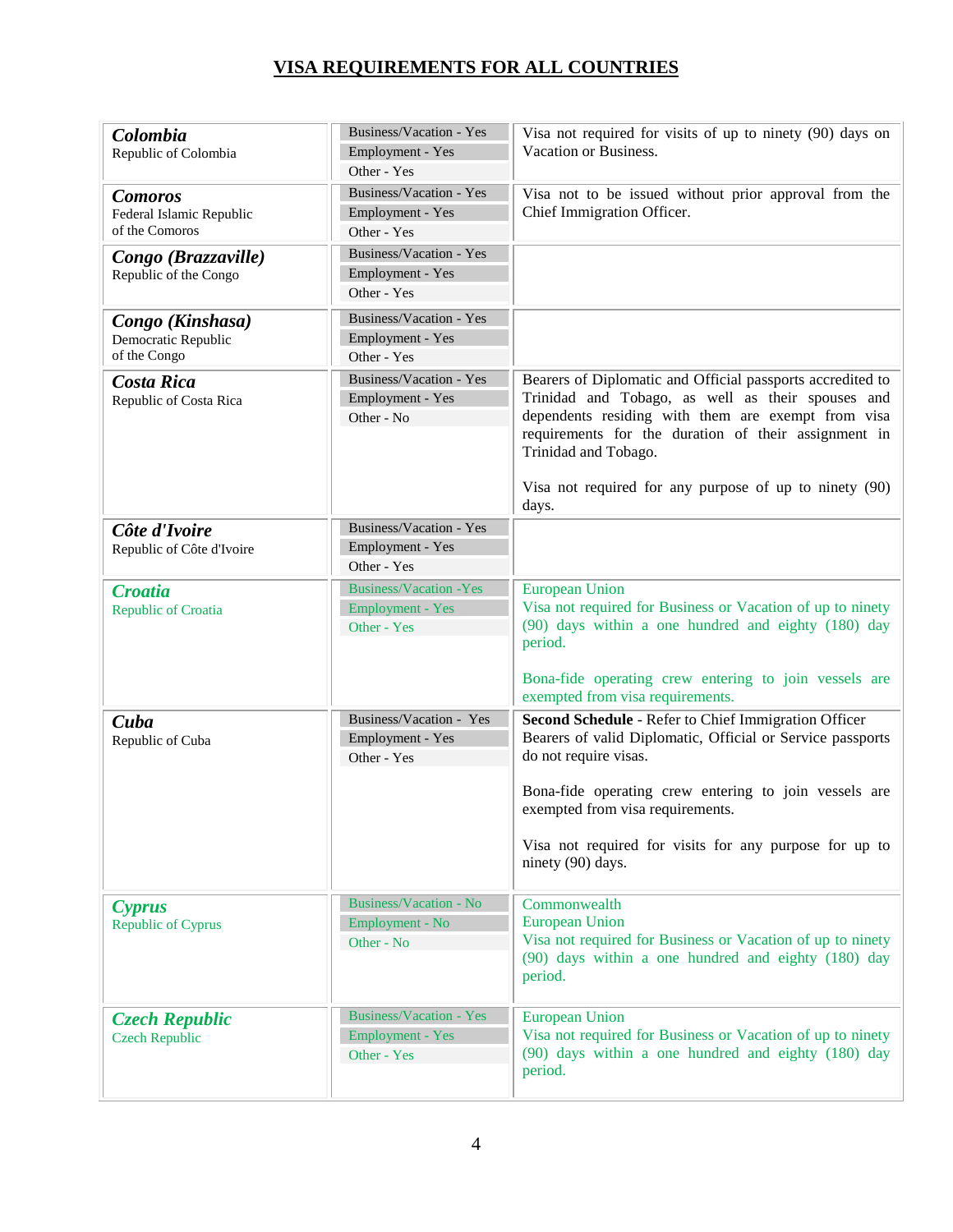| <b>Denmark</b><br><b>Kingdom of Denmark</b>                   | <b>Business/Vacation - No</b><br>Employment - No<br>Other - No           | <b>European Union</b><br>Visa not required for Business or Vacation of up to ninety<br>(90) days within a one hundred and eighty (180) day<br>period.                   |
|---------------------------------------------------------------|--------------------------------------------------------------------------|-------------------------------------------------------------------------------------------------------------------------------------------------------------------------|
| <b>Djibouti</b><br>Republic of Djibouti                       | Business/Vacation - Yes<br>Employment - Yes<br>Other - Yes               |                                                                                                                                                                         |
| <b>Dominica</b><br>Commonwealth of Dominica                   | Business/Vacation - No<br>Employment - No<br>Other - No                  | <b>CARICOM</b><br>Commonwealth                                                                                                                                          |
| <b>Dominican Republic</b><br>Dominican Republic               | Business/Vacation - Yes<br>Employment - Yes<br>Other - Yes               | Visa not to be issued without prior approval from the<br>Chief Immigration Officer.<br>Visa not required for visits of up or any purpose for up to<br>ninety (90) days. |
| <b>Dutch Guiana</b>                                           | <b>Visa Application should</b><br>not be accepted.                       | Country does not exist, but camouflage passport exists.                                                                                                                 |
| <b>East Timor</b>                                             | Business/Vacation - Yes<br>Employment - Yes<br>Other - Yes               |                                                                                                                                                                         |
| <b>Ecuador</b><br>Republic of Ecuador                         | Business/Vacation - Yes<br>Employment - Yes<br>Other - Yes               | Visa not required for any purpose of up to ninety (90)<br>days.                                                                                                         |
| <b>Egypt</b><br>Arab Republic of Egypt                        | Business/Vacation - Yes<br>Employment - Yes<br>Other - Yes               | Visa not to be issued without prior approval from the<br>Chief Immigration Officer.                                                                                     |
| <b>El Salvador</b><br>Republic of El Salvador                 | Business/Vacation - Yes<br>Employment - Yes<br>Other - Yes               | Visa not required for any purpose of up to ninety (90)<br>days.                                                                                                         |
| <b>Equatorial Guinea</b><br>Republic of Equatorial Guinea     | Business/Vacation - Yes<br>Employment - Yes<br>Other - Yes               | Visa not to be issued without prior approval from the<br>Chief Immigration Officer.                                                                                     |
| <b>Eritrea</b><br>State of Eritrea                            | Business/Vacation - Yes<br>Employment - Yes<br>Other - Yes               | Visa not to be issued without prior approval from the<br>Chief Immigration Officer.                                                                                     |
| <b>Estonia</b><br>Republic of Estonia                         | <b>Business/Vacation - Yes</b><br><b>Employment - Yes</b><br>Other - Yes | <b>European Union</b><br>Visa not required for Business or Vacation of up to ninety<br>(90) days within a one hundred and eighty (180) day<br>period.                   |
| <i>Ethiopia</i><br>Federal Democratic<br>Republic of Ethiopia | <b>Business/Vacation - Yes</b><br>Employment - Yes<br>Other - Yes        | Visa not to be issued without prior approval from the<br>Chief Immigration Officer.                                                                                     |
| <b>Fiji</b><br>Republic of the<br>Fiji Islands                | Business/Vacation - Yes<br>Employment - Yes<br>Other - Yes               | Commonwealth                                                                                                                                                            |
| <b>Finland</b><br><b>Republic of Finland</b>                  | <b>Business/Vacation - No</b><br>Employment - No<br>Other-No             | <b>European Union</b><br>Visa not required for Business or Vacation of up to ninety<br>(90) days within a one hundred and eighty (180) day<br>period.                   |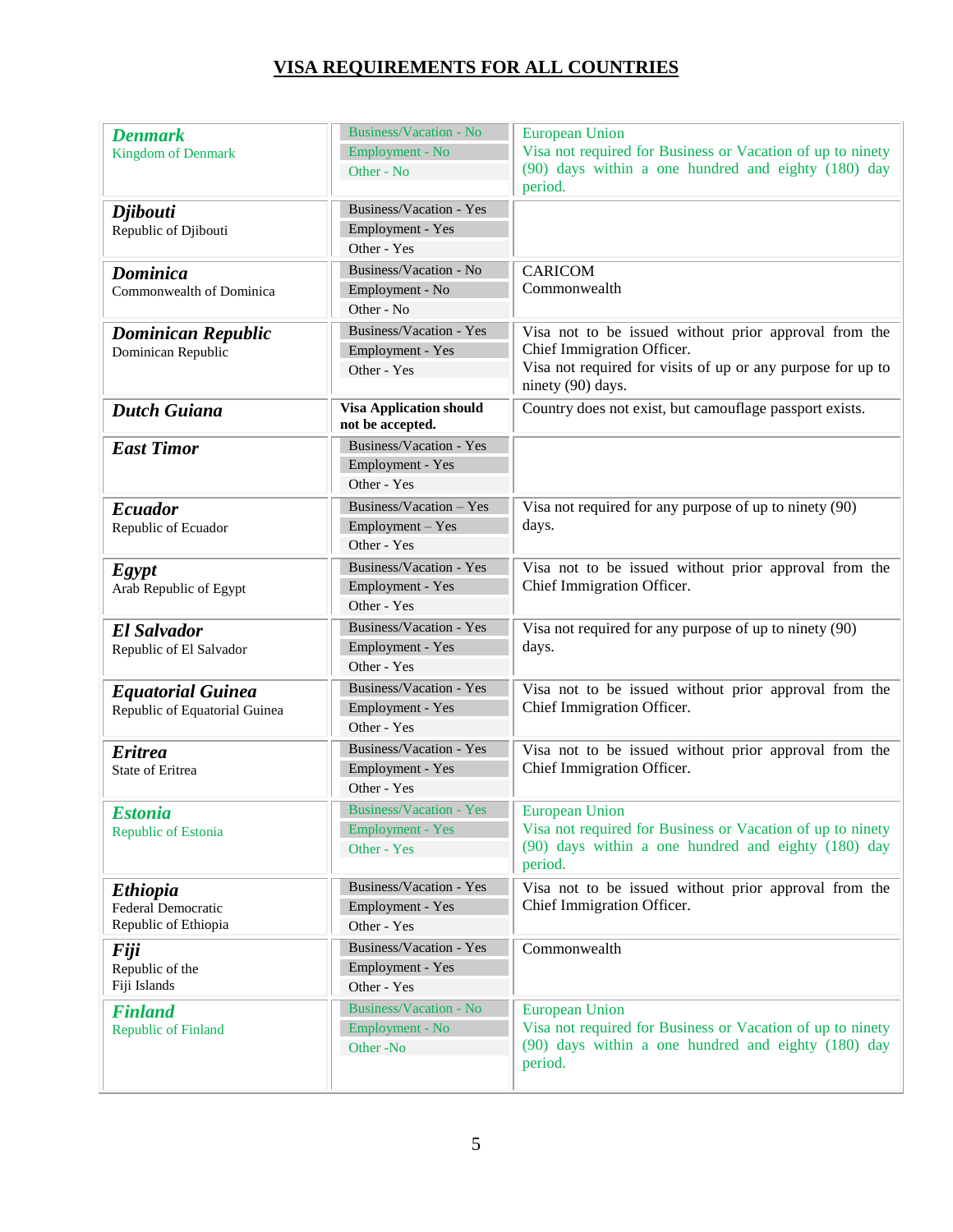| <b>France</b>                                 | Business/Vacation - No        | <b>European Union</b>                                                                     |
|-----------------------------------------------|-------------------------------|-------------------------------------------------------------------------------------------|
| French Republic and all its                   | Employment - No               |                                                                                           |
| Dependencies                                  | Other - No                    |                                                                                           |
| <b>Gabon</b>                                  | Business/Vacation - Yes       |                                                                                           |
| Gabonese Republic                             | Employment - Yes              |                                                                                           |
|                                               | Other - Yes                   |                                                                                           |
| Gambia, The                                   | Business/Vacation - No        | Commonwealth                                                                              |
| Republic of The Gambia                        | Employment - No               |                                                                                           |
|                                               | Other - No                    |                                                                                           |
| Georgia                                       | Business/Vacation - Yes       | Visa not to be issued without prior approval from the                                     |
| Republic of Georgia                           | Employment - Yes              | Chief Immigration Officer.                                                                |
|                                               | Other - Yes                   |                                                                                           |
|                                               | Business/Vacation - No        | European Union                                                                            |
| <b>Germany</b><br>Federal Republic of Germany | Employment -No                |                                                                                           |
|                                               | Other-No                      |                                                                                           |
|                                               | Business/Vacation - No        | Commonwealth                                                                              |
| <b>Ghana</b>                                  |                               |                                                                                           |
| Republic of Ghana                             | Employment - No<br>Other - No |                                                                                           |
|                                               |                               |                                                                                           |
| <b>Greece</b>                                 | Business/Vacation - No        | <b>European Union</b>                                                                     |
| Hellenic Republic                             | <b>Employment - Yes</b>       |                                                                                           |
|                                               | Other - No                    |                                                                                           |
| <b>Grenada</b>                                | Business/Vacation - No        | <b>CARICOM</b>                                                                            |
|                                               | Employment - No               | Commonwealth                                                                              |
|                                               | Other $-$ No                  |                                                                                           |
| <b>Guatemala</b>                              | Business/Vacation - Yes       | Visa not required for visits of up to ninety (90) days.                                   |
| Republic of Guatemala                         | Employment - Yes              |                                                                                           |
|                                               | Other - Yes                   |                                                                                           |
| <b>Guinea</b>                                 | Business/Vacation - Yes       | Visa not to be issued without prior approval from the                                     |
| Republic of Guinea                            | Employment - Yes              | Chief Immigration Officer.                                                                |
|                                               | Other - Yes                   |                                                                                           |
| Guinea-Bissau                                 | Business/Vacation - Yes       | Visa not to be issued without prior approval from the                                     |
| Republic of Guinea-Bissau                     | Employment - Yes              | Chief Immigration Officer.                                                                |
|                                               | Other - Yes                   |                                                                                           |
| Guvana                                        | Business/Vacation - No        | <b>CARICOM</b>                                                                            |
| Co-operative                                  | Employment - No               | Commonwealth                                                                              |
| Republic of Guyana                            | Other - No                    |                                                                                           |
| <b>Haiti</b>                                  | Business/Vacation - Yes       | CARICOM                                                                                   |
| Republic of Haiti                             | Employment - Yes              |                                                                                           |
|                                               | Other - Yes                   | Visa not to be issued without prior approval from the                                     |
|                                               |                               | Chief Immigration Officer.                                                                |
|                                               |                               |                                                                                           |
|                                               |                               | Bearers of Diplomatic, Official or Service Passport are<br>exempt from visas requirement. |
| <b>Holy See</b>                               | Business/Vacation - Yes       | European Union                                                                            |
| Vatican City                                  | Employment - Yes              |                                                                                           |
|                                               | Other - Yes                   |                                                                                           |
| <b>Honduras</b>                               | Business/Vacation - Yes       | Visa not required for any purpose of up to ninety (90)                                    |
| Republic of Honduras                          | Employment - Yes              | days.                                                                                     |
|                                               | Other - Yes                   |                                                                                           |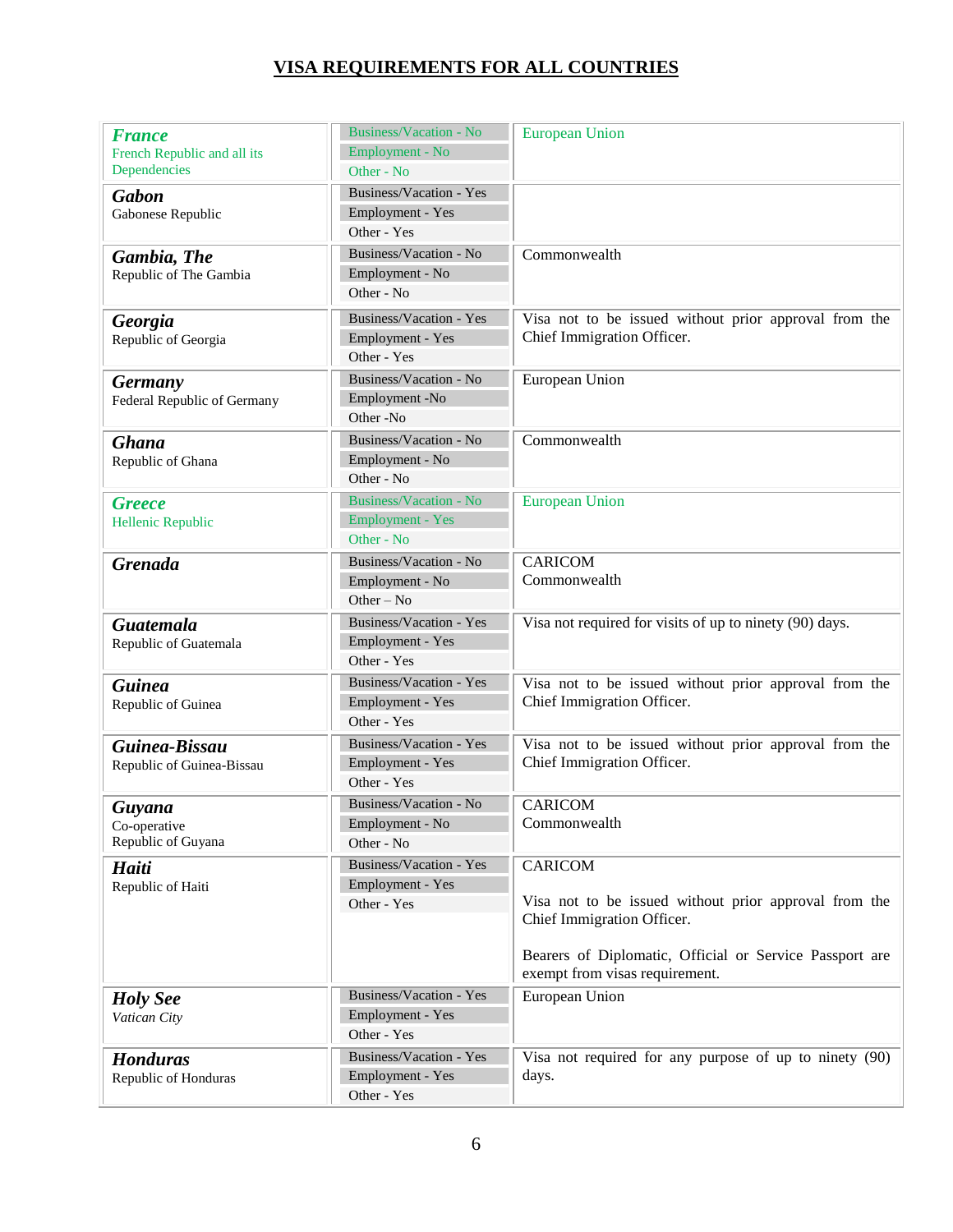| <b>Hungary</b><br><b>Republic of Hungary</b>                                        | <b>Business/Vacation - Yes</b><br><b>Employment - Yes</b><br>Other - Yes | <b>European Union</b><br>Visa not required for Business or Vacation of up to ninety<br>(90) days within a one hundred and eighty (180) day                                                                   |
|-------------------------------------------------------------------------------------|--------------------------------------------------------------------------|--------------------------------------------------------------------------------------------------------------------------------------------------------------------------------------------------------------|
| <b>Iceland</b><br>Republic of Iceland                                               | <b>Business/Vacation - Yes</b><br><b>Employment - Yes</b><br>Other - Yes | period.<br>Visa not required for visits for up to ninety (90) days on<br>Vacation or Business.                                                                                                               |
| <b>Ichkeriya</b>                                                                    | <b>Visa Application should</b><br>not be accepted.                       | Does not legally exist.                                                                                                                                                                                      |
| <b>India</b><br>Republic of India                                                   | Business/Vacation - Yes<br>Employment - Yes<br>Other - Yes               | Commonwealth<br>Visa not required for visits of up to three (3) months on<br>Vacation or Business.<br>Prior approval is required for employment and any other<br>reasons from the Chief Immigration Officer. |
| <b>Indonesia</b><br>Republic of Indonesia                                           | <b>Business/Vacation - Yes</b><br>Employment - Yes<br>Other - Yes        | Visa not to be issued without prior approval from the<br>Chief Immigration Officer.                                                                                                                          |
| <b>Inter-American Institute</b><br>for Co-operation on<br><b>Agriculture</b> (IICA) | Business/Vacation - No<br>Employment - No<br>Other - No                  | Permanent & Temporary Staff are exempted from visa<br>(Evidence of Employment must be<br>requirements.<br>provided).                                                                                         |
| <b>Iran</b><br>Islamic Republic of Iran                                             | Business/Vacation - Yes<br>Employment - Yes<br>Other - Yes               | Visa not to be issued without prior approval from the<br>Chief Immigration Officer.                                                                                                                          |
| <b>Iraq</b><br>Republic of Iraq                                                     | Business/Vacation - Yes<br>Employment - Yes<br>Other - Yes               | Visa not to be issued without prior approval from the<br>Chief Immigration Officer.                                                                                                                          |
| <b>Ireland</b>                                                                      | <b>Business/Vacation - No</b><br>Employment - No<br>Other - No           | <b>European Union</b>                                                                                                                                                                                        |
| <b>Israel</b><br>State of Israel                                                    | Business/Vacation - Yes<br>Employment - Yes<br>Other - Yes               | Visa not required for visits of up to ninety (90) days on<br>Vacation or Business.                                                                                                                           |
| <b>Italy</b><br><b>Italian Republic</b>                                             | <b>Business/Vacation -No</b><br>Employment - No<br>Other - No            | <b>European Union</b>                                                                                                                                                                                        |
| <b>Jamaica</b>                                                                      | Business/Vacation - No<br>Employment - No<br>Other - No                  | <b>CARICOM</b><br>Commonwealth                                                                                                                                                                               |
| <b>Japan</b>                                                                        | Business/Vacation - Yes<br>Employment - Yes<br>Other - Yes               | Visa not required for visits of up to ninety (90) days on<br>Vacation or Business.                                                                                                                           |
| <b>Jordan</b>                                                                       | Business/Vacation - Yes<br>Employment - Yes<br>Other - Yes               | Visa not to be issued without prior approval from the<br>Chief Immigration Officer.                                                                                                                          |
| Kazakhstan<br>Republic of Kazakhstan                                                | <b>Business/Vacation - Yes</b><br>Employment - Yes<br>Other - Yes        | Visa not to be issued without prior approval from the<br>Chief Immigration Officer.                                                                                                                          |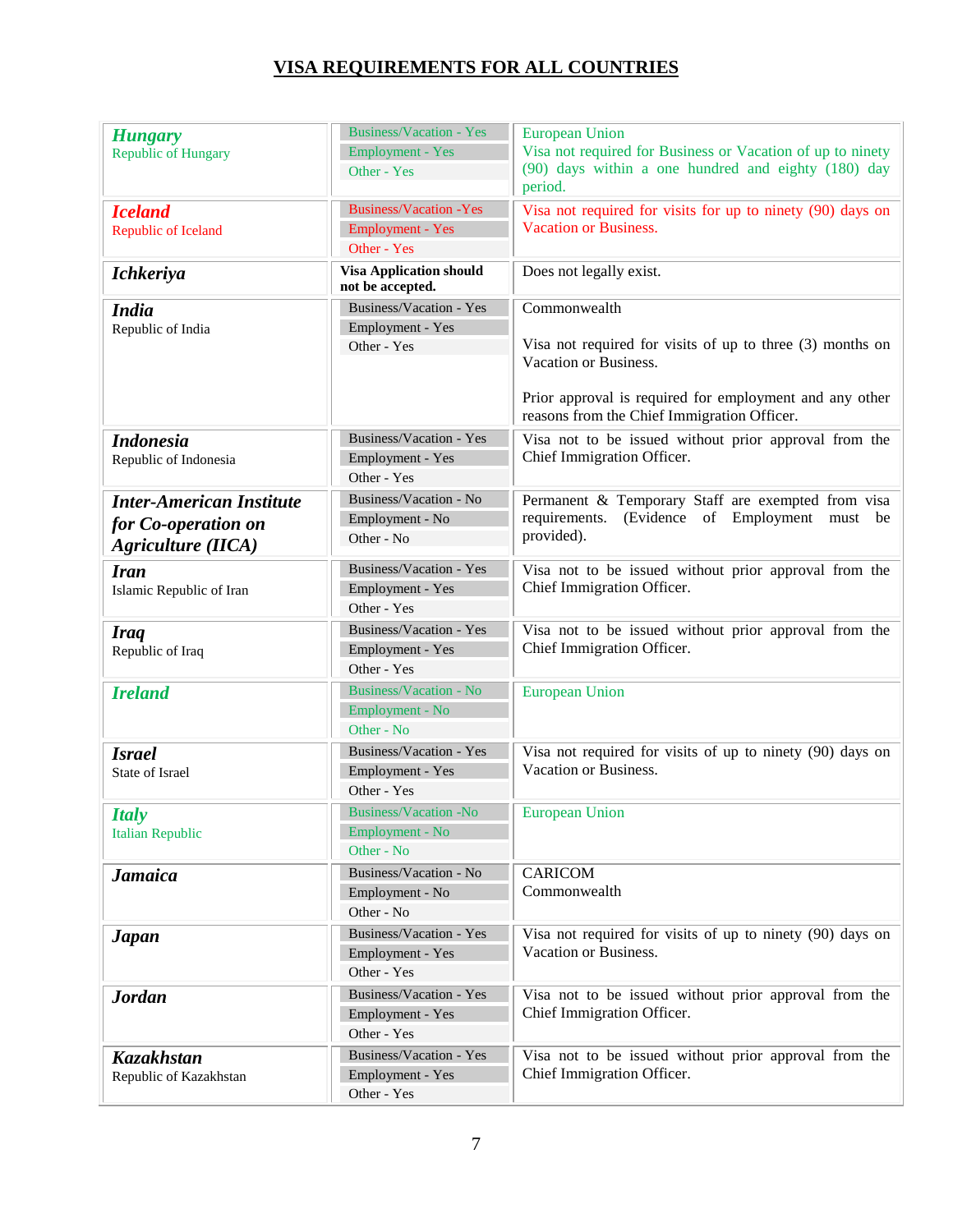| Kenya<br>Republic of Kenya                                                                                  | Business/Vacation - No<br>Employment - No<br>Other - No                  | Commonwealth                                                                                                                                          |
|-------------------------------------------------------------------------------------------------------------|--------------------------------------------------------------------------|-------------------------------------------------------------------------------------------------------------------------------------------------------|
| <b>Kiribati</b><br>Republic of Kiribati                                                                     | Business/Vacation - No<br>Employment - No<br>Other - No                  | Commonwealth                                                                                                                                          |
| Korea, North<br>Democratic People's Republic of<br>Korea                                                    | Business/Vacation - Yes<br>Employment - Yes<br>Other - Yes               | Second Schedule - Refer to Chief Immigration Officer<br>Bona-fide operating crew entering to join vessels are<br>exempted from the visa requirements. |
| Korea, South<br>Republic of Korea                                                                           | <b>Business/Vacation - Yes</b><br>Employment - Yes<br>Other - Yes        | Visa not required for visits of up to ninety (90) days on<br>Vacation or Business.                                                                    |
| Kuwait<br><b>State of Kuwait</b>                                                                            | Business/Vacation - Yes<br>Employment - Yes<br>Other - No                | Visa not to be issued without prior approval from the<br>Chief Immigration Officer.                                                                   |
| Kyrgyzstan<br>Kyrgyz Republic                                                                               | <b>Business/Vacation - Yes</b><br>Employment - Yes<br>Other - Yes        | Visa not to be issued without prior approval from the<br>Chief Immigration Officer.                                                                   |
| Laos<br>Lao People's<br>Democratic Republic                                                                 | Business/Vacation - Yes<br>Employment - Yes<br>Other - Yes               | Visa not to be issued without prior approval from the<br>Chief Immigration Officer.                                                                   |
| Latvia<br>Republic of Latvia                                                                                | <b>Business/Vacation - Yes</b><br><b>Employment - Yes</b><br>Other - Yes | <b>European Union</b>                                                                                                                                 |
| <b>Lebanon</b><br>Lebanese Republic                                                                         | Business/Vacation - Yes<br>Employment - Yes<br>Other - Yes               | Visa not to be issued without prior approval from the<br>Chief Immigration Officer.                                                                   |
| <b>Lesotho</b><br>Kingdom of Lesotho                                                                        | Business/Vacation - No<br>Employment - No<br>Other - No                  | Commonwealth                                                                                                                                          |
| Liberia<br>Republic of Liberia                                                                              | Business/Vacation - Yes<br>Employment - Yes<br>Other - Yes               | Visa not to be issued without prior approval from the<br>Chief Immigration Officer.                                                                   |
| Libya<br><b>Great Socialist People's</b><br>Libyan Arab Jamahiriya                                          | Business/Vacation - Yes<br>Employment - Yes<br>Other - Yes               | Visa not to be issued without prior approval from the<br>Chief Immigration Officer.                                                                   |
| <b>Liechtenstein</b><br>Principality of Liechtenstein                                                       | <b>Business/Vacation - Yes</b><br><b>Employment - Yes</b><br>Other - Yes | Visa not required for visits of up to ninety (90) days for<br><b>Vacation or Business.</b>                                                            |
| Lithuania<br>Republic of Lithuania                                                                          | <b>Business/Vacation - No</b><br><b>Employment - Yes</b><br>Other - Yes  | <b>European Union</b>                                                                                                                                 |
| <b>Luxembourg</b><br><b>Grand Duchy of Luxembourg</b>                                                       | <b>Business/Vacation - No</b><br>Employment - No<br>Other - No           | <b>European Union</b>                                                                                                                                 |
| <b>Macedonia, The Former</b><br><b>Yugoslav Republic of</b><br>The Former Yugoslav Republic of<br>Macedonia | Business/Vacation - Yes<br>Employment - Yes<br>Other - Yes               | Second Schedule - Refer To Chief Immigration Officer.<br>Bona-fide operating crew entering to join vessels are<br>exempted from visa requirements.    |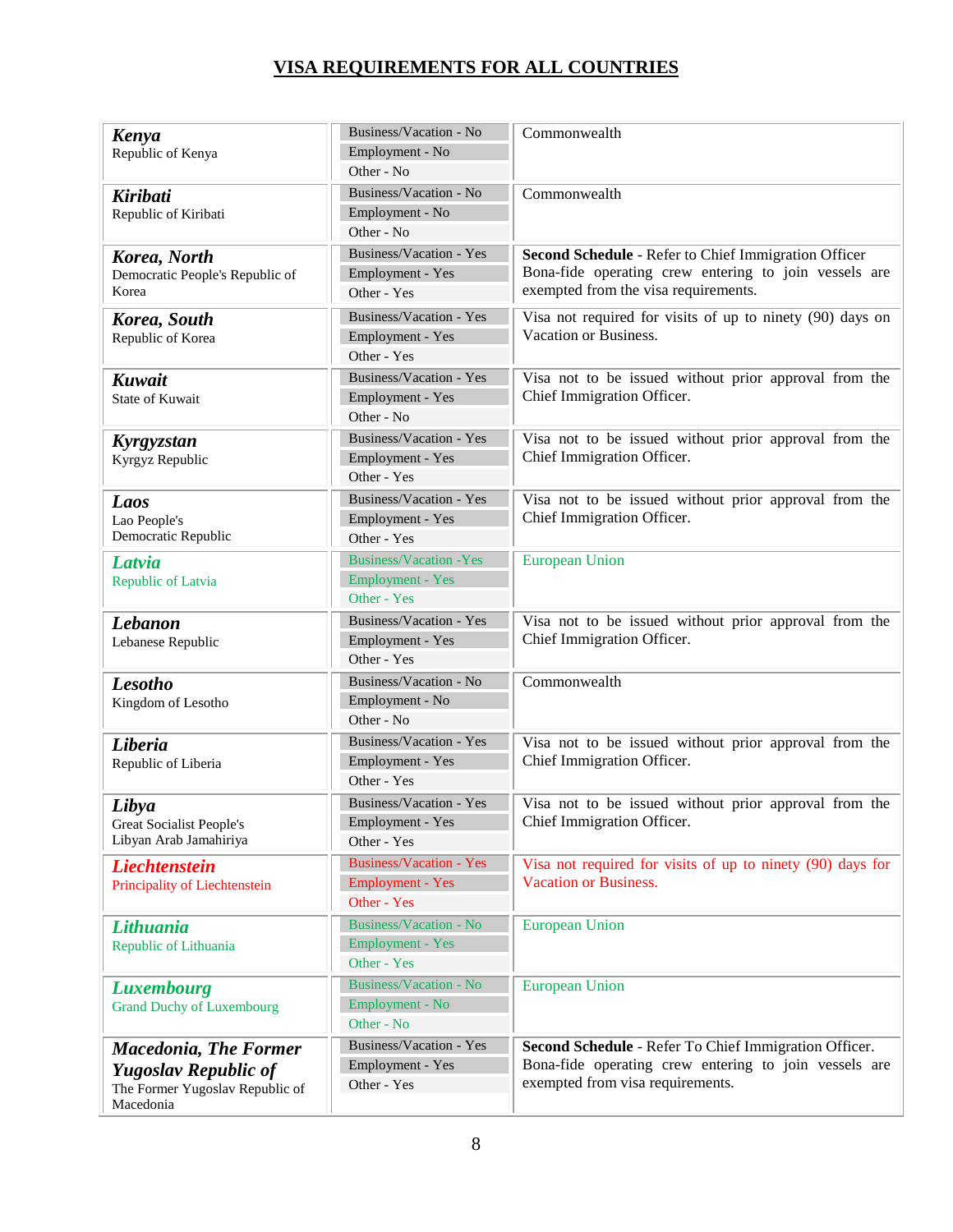| <b>Madagascar</b>              | Business/Vacation - Yes<br>Employment - Yes | Visa not to be issued without prior approval from the<br>Chief Immigration Officer.                                                                                            |
|--------------------------------|---------------------------------------------|--------------------------------------------------------------------------------------------------------------------------------------------------------------------------------|
| Republic of Madagascar         | Other - Yes                                 |                                                                                                                                                                                |
|                                | Business/Vacation - No                      | Commonwealth                                                                                                                                                                   |
| <b>Malawi</b>                  | Employment - No                             |                                                                                                                                                                                |
| Republic of Malawi             | Other - No                                  |                                                                                                                                                                                |
|                                | Business/Vacation - No                      | Commonwealth                                                                                                                                                                   |
| <b>Malaysia</b>                | Employment - No                             |                                                                                                                                                                                |
|                                | Other - No                                  |                                                                                                                                                                                |
| <b>Maldives</b>                | Business/Vacation - No                      | Commonwealth                                                                                                                                                                   |
| Republic of Maldives           | Employment - No                             |                                                                                                                                                                                |
|                                | Other - No                                  |                                                                                                                                                                                |
| <b>Mali</b>                    | Business/Vacation - Yes                     | Visa not to be issued without prior approval from the                                                                                                                          |
| Republic of Mali               | Employment - Yes                            | Chief Immigration Officer.                                                                                                                                                     |
|                                | Other - Yes                                 |                                                                                                                                                                                |
| <b>Malta</b>                   | <b>Business/Vacation - No</b>               | Commonwealth                                                                                                                                                                   |
| Republic of Malta              | Employment - No                             | <b>European Union</b>                                                                                                                                                          |
|                                | Other - No                                  |                                                                                                                                                                                |
| <b>Marshall Islands</b>        | Business/Vacation - Yes                     |                                                                                                                                                                                |
| Republic of the                | Employment - Yes                            |                                                                                                                                                                                |
| Marshall Islands               | Other - Yes                                 |                                                                                                                                                                                |
| <b>Mauritania</b>              | Business/Vacation - Yes                     | Visa not to be issued without prior approval from the                                                                                                                          |
| Islamic Republic               | Employment - Yes                            | Chief Immigration Officer.                                                                                                                                                     |
| of Mauritania                  | Other - No                                  |                                                                                                                                                                                |
| <b>Mauritius</b>               | Business/Vacation - No                      | Commonwealth                                                                                                                                                                   |
| Republic of Mauritius          | Employment - No                             |                                                                                                                                                                                |
|                                | Other - No                                  |                                                                                                                                                                                |
| <b>Mexico</b>                  | Business/Vacation - Yes                     | Bearers of Diplomatic & Official passports who are                                                                                                                             |
| <b>United Mexican States</b>   | Employment - Yes                            | accredited to Trinidad and Tobago are exempt from visa                                                                                                                         |
|                                | Other - Yes                                 | requirement during the period of official duties.                                                                                                                              |
|                                |                                             | Bearers of Diplomatic & Official passports not accredited<br>to Trinidad and Tobago are exempted from visa<br>requirements for a period of no longer than three (3)<br>months. |
|                                |                                             | Visa not required for any purpose of up to ninety (90)<br>days.                                                                                                                |
| Micronesia,                    | Business/Vacation - Yes                     |                                                                                                                                                                                |
| <b>Federated States of</b>     | Employment - Yes                            |                                                                                                                                                                                |
| Federated States of Micronesia | Other - Yes                                 |                                                                                                                                                                                |
| <b>Moldova</b>                 | Business/Vacation - Yes                     | Visa not to be issued without prior approval from the                                                                                                                          |
| Republic of Moldova            | Employment - Yes                            | Chief Immigration Officer.                                                                                                                                                     |
|                                | Other - Yes                                 |                                                                                                                                                                                |
| <b>Monaco</b>                  | <b>Business/Vacation - Yes</b>              |                                                                                                                                                                                |
| Principality of Monaco         | Employment - Yes                            |                                                                                                                                                                                |
|                                | Other - Yes                                 |                                                                                                                                                                                |
| <b>Mongolia</b>                | Business/Vacation - Yes                     |                                                                                                                                                                                |
|                                | Employment - Yes                            |                                                                                                                                                                                |
|                                | Other - Yes                                 |                                                                                                                                                                                |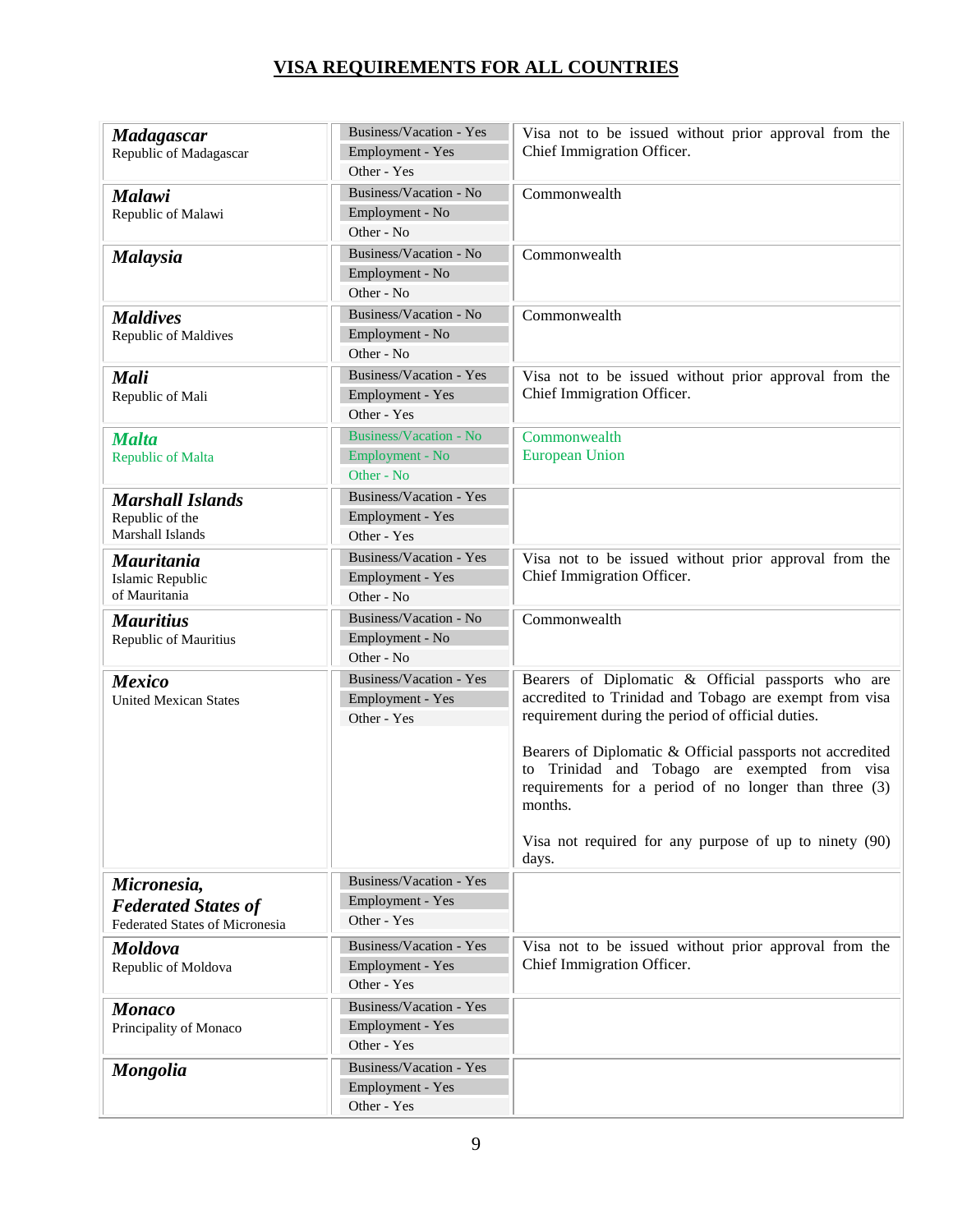| <b>Montserrat</b><br>Commonwealth of Montserrat | Business/Vacation - No<br>Employment - No                      | <b>CARICOM</b>                                              |
|-------------------------------------------------|----------------------------------------------------------------|-------------------------------------------------------------|
|                                                 | Other - No                                                     |                                                             |
| <b>Morocco</b>                                  | Business/Vacation - Yes                                        | Visa not to be issued without prior approval from the       |
| Kingdom of Morocco                              | Employment - Yes                                               | Chief Immigration Officer.                                  |
|                                                 | Other - Yes                                                    |                                                             |
| Mozambique                                      | Business/Vacation - Yes                                        | Commonwealth                                                |
| Republic of Mozambique                          | Employment - Yes                                               | Visa not to be issued without prior approval from the       |
|                                                 | Other - Yes                                                    | Chief Immigration Officer.                                  |
| <b>Myanmar</b>                                  | Business/Vacation - Yes                                        | Visa not to be issued without prior approval from the       |
| Union of Burma Burna                            | Employment - Yes                                               | Chief Immigration Officer.                                  |
|                                                 | Other - Yes                                                    |                                                             |
| <b>Namibia</b>                                  | Business/Vacation - No                                         | Commonwealth                                                |
| Republic of Namibia                             | Employment - No                                                |                                                             |
|                                                 | Other - No                                                     |                                                             |
| <b>Nauru</b>                                    | Business/Vacation - No                                         | Commonwealth                                                |
| Republic of Nauru                               | Employment - No                                                |                                                             |
|                                                 | Other - No                                                     |                                                             |
| <b>Nepal</b>                                    | Business/Vacation - Yes                                        | Visa not to be issued without prior approval from the       |
| Kingdom of Nepal                                | Employment - Yes                                               | Chief Immigration Officer.                                  |
|                                                 | Other - Yes                                                    |                                                             |
| <b>Netherlands</b>                              | <b>Business/Vacation -No</b>                                   | <b>European Union</b>                                       |
| Kingdom of the Netherlands and its              | Employment - No                                                |                                                             |
| Dependencies                                    | Other - No                                                     |                                                             |
|                                                 |                                                                |                                                             |
| <b>Netherlands East Indies</b>                  | <b>State Not Recognized.</b><br><b>Visa Application should</b> | Country does not exist, but camouflage passport exists.     |
|                                                 | not be accepted.<br>Business/Vacation - Yes                    | Commonwealth                                                |
| <b>New Zealand</b>                              | Employment - Yes                                               |                                                             |
|                                                 | Other - Yes                                                    |                                                             |
|                                                 | Business/Vacation - Yes                                        | Visa not required for any purpose of up to ninety (90)      |
| Nicaragua<br>Republic of Nicaragua              | Employment - Yes                                               | days.                                                       |
|                                                 | Other - Yes                                                    |                                                             |
|                                                 | Business/Vacation - Yes                                        | Visa not to be issued without prior approval from the       |
| <b>Niger</b><br>Republic of Niger               | Employment - Yes                                               | Chief Immigration Officer.                                  |
|                                                 | Other - Yes                                                    |                                                             |
| <b>Nigeria</b>                                  | Business/Vacation - Yes                                        | Commonwealth                                                |
| Federal Republic of Nigeria                     | Employment - Yes                                               | Visa not to be issued without prior approval from the       |
|                                                 | Other - Yes                                                    | Chief Immigration Officer.                                  |
| <b>Norway</b>                                   | <b>Business/Vacation - Yes</b>                                 | Visa not required for visits up to ninety (90) days on      |
| <b>Kingdom of Norway</b>                        | <b>Employment - Yes</b>                                        | <b>Vacation or Business.</b>                                |
|                                                 | Other - Yes                                                    |                                                             |
| <b>Oman</b>                                     | Business/Vacation - Yes                                        | Visa not to be issued without prior approval from the       |
| Sultanate of Oman                               | Employment - Yes                                               | Chief Immigration Officer.                                  |
|                                                 | Other - Yes                                                    |                                                             |
| <b>Organization of American</b>                 | Business/Vacation - No                                         | Bearers of these passports do not require visas, regardless |
| States $(0.A.S.)$                               | Employment - No<br>Other - No                                  | of their nationality.                                       |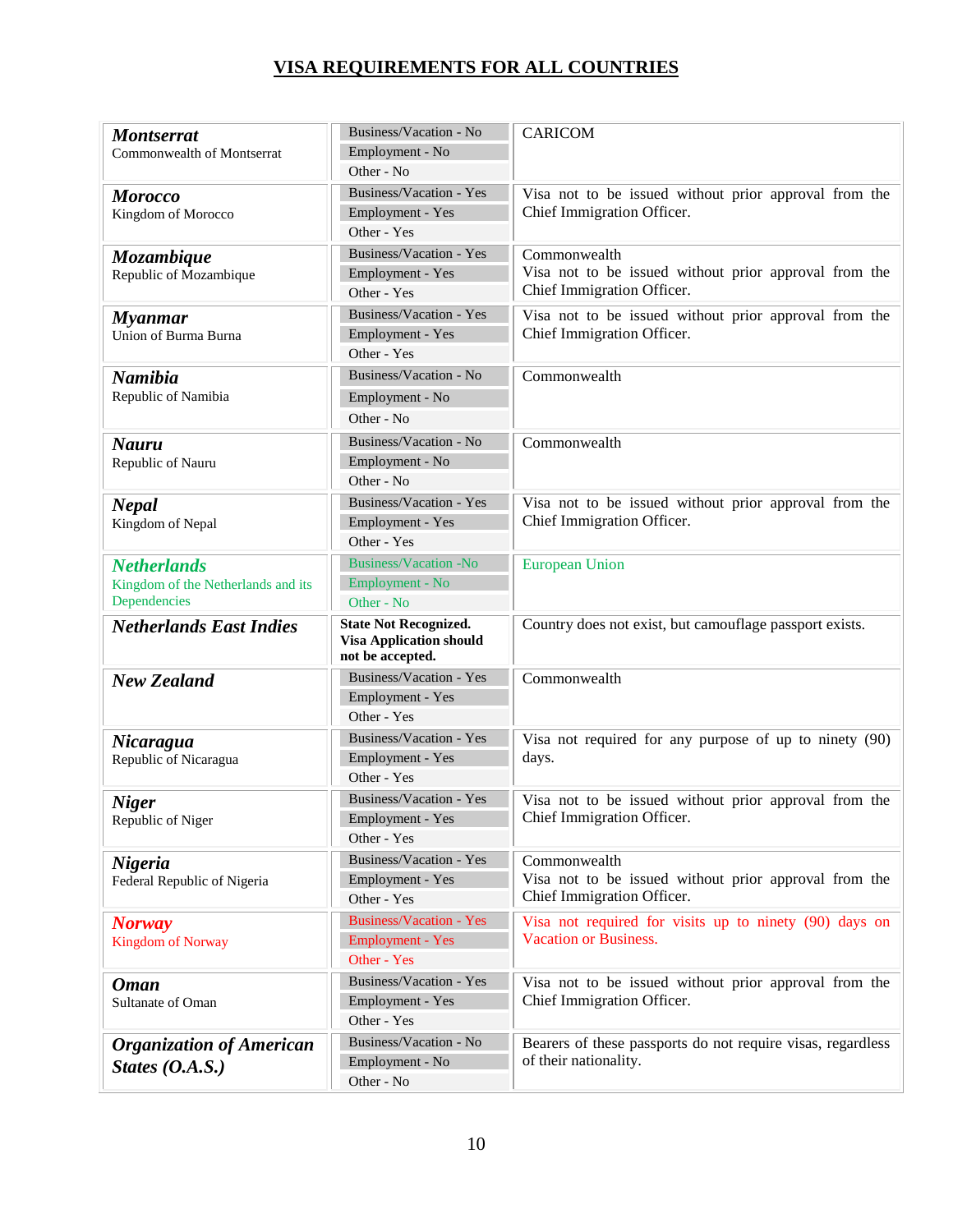| Pakistan                                   | Business/Vacation - No                             | Commonwealth                                                                       |
|--------------------------------------------|----------------------------------------------------|------------------------------------------------------------------------------------|
| Islamic Republic of Pakistan               | Employment - No                                    |                                                                                    |
|                                            | Other - No                                         |                                                                                    |
| Palau                                      | Business/Vacation - Yes                            |                                                                                    |
| Republic of Palau                          | Employment - Yes                                   |                                                                                    |
|                                            | Other - Yes                                        |                                                                                    |
| Panama                                     | Business/Vacation - Yes                            | Bearers of Diplomatic, Official & Consular passports not                           |
| Republic of Panama                         | Employment - Yes                                   | required to be in possession of visas regardless of length of                      |
|                                            | Other - Yes                                        | stay.                                                                              |
|                                            |                                                    | Visa not required for visits of up to ninety (90) days.                            |
| Papua New Guinea                           | Business/Vacation - Yes                            | Commonwealth                                                                       |
| <b>Independent State</b>                   | Employment - Yes                                   | Visa not to be issued without prior approval from the                              |
| of Papua New Guinea                        | Other - Yes                                        | Chief Immigration Officer.                                                         |
| Paraguay                                   | Business/Vacation - Yes                            |                                                                                    |
| Republic of Paraguay                       | Employment - Yes                                   |                                                                                    |
|                                            | Other - Yes                                        |                                                                                    |
| Peru                                       | Business/Vacation - Yes                            | Visa not required for any purpose of up to ninety (90)                             |
| Republic of Peru                           | Employment - Yes                                   | days.                                                                              |
|                                            | Other - Yes                                        |                                                                                    |
| <b>Philippines</b>                         | Business/Vacation - Yes                            |                                                                                    |
| Republic of the Philippines                | Employment - Yes                                   |                                                                                    |
|                                            | Other - Yes                                        |                                                                                    |
| <b>Poland</b>                              | <b>Business/Vacation - Yes</b>                     | <b>European Union</b>                                                              |
| <b>Republic of Poland</b>                  | <b>Employment - Yes</b>                            | Visa not required for Business or Vacation of up to ninety                         |
|                                            | Other - Yes                                        | (90) days within a one hundred and eighty (180) day                                |
|                                            |                                                    | period.                                                                            |
| <b>Portugal</b>                            | <b>Business/Vacation - Yes</b>                     | <b>European Union</b>                                                              |
| Portuguese Republic                        | <b>Employment - Yes</b>                            | Visa not required for Business or Vacation of up to ninety                         |
|                                            | Other - Yes                                        | (90) days within a one hundred and eighty (180) day<br>period.                     |
|                                            | Other - Yes                                        | Visa not to be issued without prior approval from the                              |
| <b>Qatar</b><br>State of Qatar             |                                                    | Chief Immigration Officer.                                                         |
|                                            |                                                    |                                                                                    |
| <b>Rhodesia</b>                            | <b>Visa Application should</b><br>not be accepted. | Country does not exist, but camouflage passport exists.                            |
| Former name for Zimbabwe                   |                                                    |                                                                                    |
| <b>Romania</b>                             | <b>Business/Vacation - Yes</b>                     | European Union                                                                     |
|                                            | <b>Employment - Yes</b>                            | Visa not required for Business or Vacation of up to ninety                         |
|                                            | Other - Yes                                        | (90) days within a one hundred and eighty (180) day<br>period.                     |
|                                            | Business/Vacation - Yes                            |                                                                                    |
| <b>Russia</b><br><b>Russian Federation</b> | Employment - Yes                                   | Visa not required for visits of up to three (3) months on<br>Vacation or Business. |
|                                            | Other - Yes                                        |                                                                                    |
|                                            |                                                    | Prior approval is required for employment and any other                            |
|                                            |                                                    | reasons from the Chief Immigration Officer.                                        |
| Rwanda                                     | Business/Vacation - Yes                            | Visa not to be issued without prior approval from the                              |
| Rwandese Republic                          | Employment - Yes                                   | Chief Immigration Officer.                                                         |
|                                            | Other - Yes                                        |                                                                                    |
| <b>Saint Kitts and Nevis</b>               | <b>Business/Vacation - No</b>                      | CARICOM                                                                            |
| Federation of Saint<br>Kitts and Nevis     | Flight Connection - No                             | Commonwealth                                                                       |
|                                            | Employment - No                                    |                                                                                    |
|                                            | Other - No                                         |                                                                                    |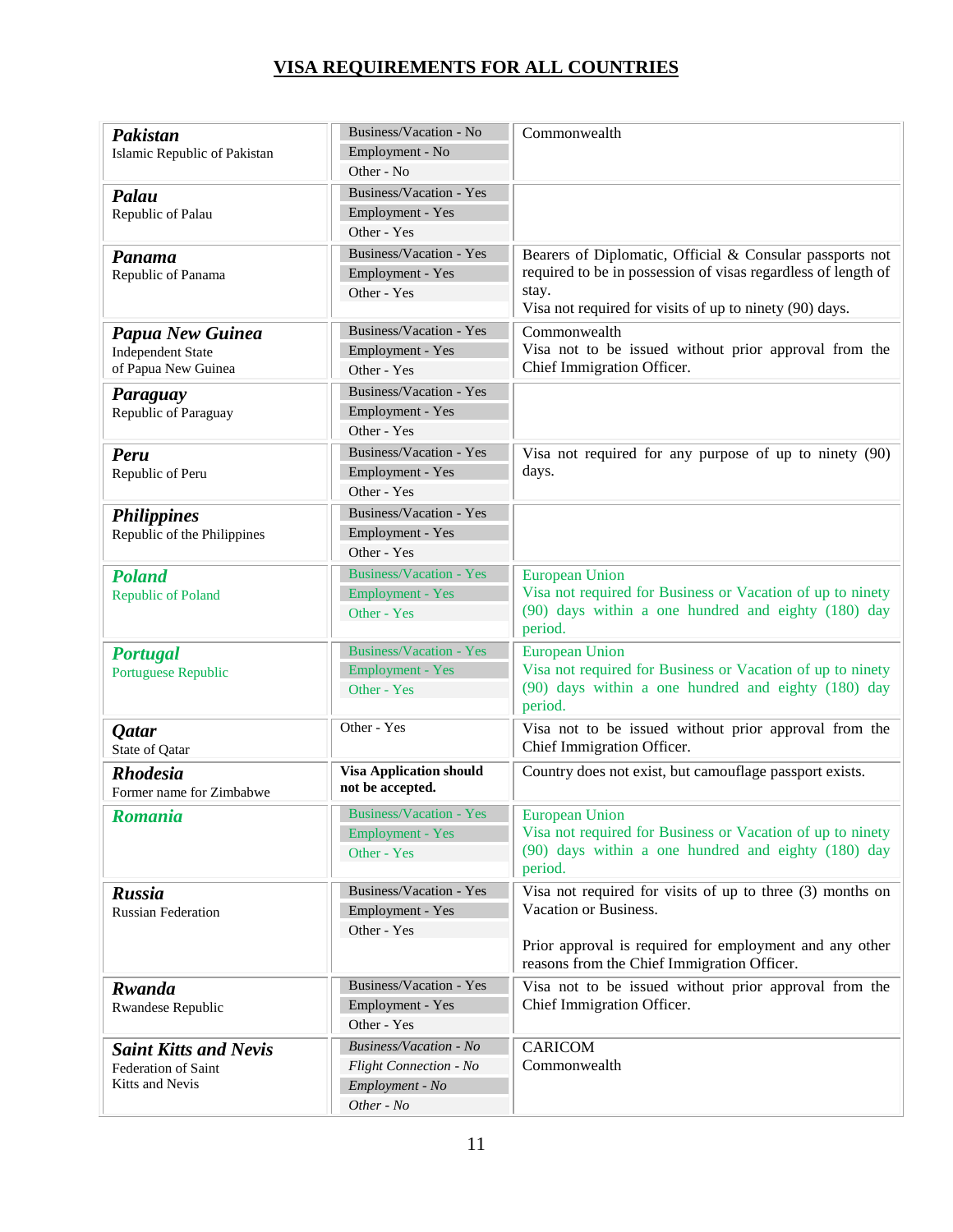| <b>Saint Lucia</b>           | Business/Vacation - No         | <b>CARICOM</b>                                             |
|------------------------------|--------------------------------|------------------------------------------------------------|
|                              | Employment - No                | Commonwealth                                               |
|                              | Other - No                     |                                                            |
| <b>Saint Vincent and</b>     | Business/Vacation - No         | <b>CARICOM</b>                                             |
| the Grenadines               | Employment - No                | Commonwealth                                               |
|                              | Other - No                     |                                                            |
| <b>Samoa</b>                 | Business/Vacation - No         | Commonwealth                                               |
| Independent State of Samoa   | Employment - No                |                                                            |
|                              | Other - No                     |                                                            |
| <b>San Marino</b>            | Business/Vacation - Yes        |                                                            |
| Republic of San Marino       | Employment - Yes               |                                                            |
|                              | Other - Yes                    |                                                            |
| <b>Sao Tome and Principe</b> | Business/Vacation - Yes        |                                                            |
| Democratic Republic of       | Employment - Yes               |                                                            |
| Sao Tome and Principe        | Other - Yes                    |                                                            |
| Saudi Arabia                 | Business/Vacation - Yes        | Visa not to be issued without prior approval from the      |
| Kingdom of Saudi Arabia      | Employment - Yes               | Chief Immigration Officer.                                 |
|                              | Other - Yes                    |                                                            |
| <b>Senegal</b>               | Business/Vacation - Yes        | Visa not to be issued without prior approval from the      |
| Republic of Senegal          | Employment - Yes               | Chief Immigration Officer.                                 |
|                              | Other - Yes                    |                                                            |
| <b>Seychelles</b>            | Business/Vacation - No         | Commonwealth                                               |
| Republic of Seychelles       | Employment - No                |                                                            |
|                              | Other - No                     |                                                            |
| Sierra Leone                 | Business/Vacation - No         | Commonwealth                                               |
| Republic of Sierra Leone     | Employment - No                |                                                            |
|                              | Other - No                     |                                                            |
| <b>Singapore</b>             | Business/Vacation - No         | Commonwealth                                               |
| Republic of Singapore        | Employment - No                |                                                            |
|                              | Other - No                     |                                                            |
| <b>Slovakia</b>              | <b>Business/Vacation Yes</b>   | <b>European Union</b>                                      |
| <b>Slovak Republic</b>       | <b>Employment - Yes</b>        | Visa not required for Business or Vacation of up to ninety |
|                              | Other - Yes                    | (90) days within a one hundred and eighty (180) day        |
|                              |                                | period.                                                    |
|                              | <b>Business/Vacation - Yes</b> |                                                            |
| <b>Slovenia</b>              | <b>Employment - Yes</b>        | <b>European Union</b>                                      |
| Republic of Slovenia         | Other - Yes                    | Visa not required for Business or Vacation of up to ninety |
|                              |                                | (90) days within a one hundred and eighty (180) day        |
|                              |                                | period.                                                    |
|                              |                                |                                                            |
|                              |                                | Bona-fide operating crew entering to join vessels are      |
|                              |                                | exempted from visa requirements.                           |
| <b>Solomon Islands</b>       | Business/Vacation - No         | Commonwealth                                               |
|                              | Employment - No                |                                                            |
|                              | Other - No                     |                                                            |
| <b>Somalia</b>               | Business/Vacation - Yes        | Visa not to be issued without prior approval from the      |
|                              | Employment - Yes               | Chief Immigration Officer.                                 |
|                              | Other - Yes                    |                                                            |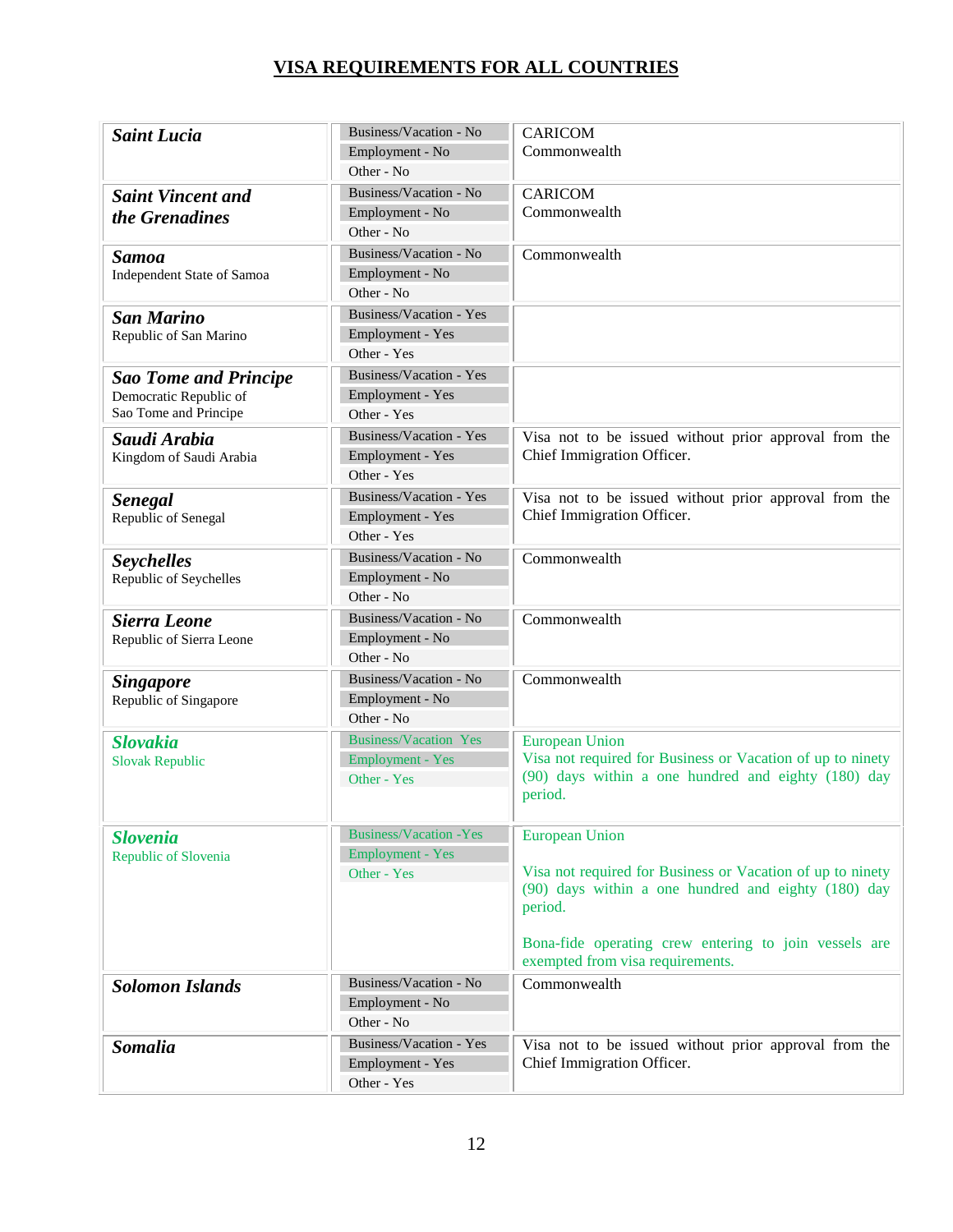| <b>South Africa</b><br>Republic of South Africa            | Business/Vacation - Yes<br>Employment - Yes<br>Other - Yes               | Commonwealth<br>Bearers of ordinary passport exempt from the visa<br>requirements for visits of up to ninety (90) days on<br>Vacation or Business. |
|------------------------------------------------------------|--------------------------------------------------------------------------|----------------------------------------------------------------------------------------------------------------------------------------------------|
| <b>Spain</b><br>Kingdom of Spain                           | Business/Vacation - No<br>Employment - No<br>Other - No                  | European Union                                                                                                                                     |
| Sri Lanka<br>Democratic Socialist<br>Republic of Sri Lanka | Business/Vacation - Yes<br>Employment - Yes<br>Other - Yes               | Commonwealth<br>Visa not to be issued without prior approval from the<br>Chief Immigration Officer.                                                |
| <b>Sudan</b><br>Republic of the Sudan                      | Business/Vacation - Yes<br>Employment - Yes<br>Other - Yes               | Visa not to be issued without prior approval from the<br>Chief Immigration Officer.                                                                |
| <b>Suriname</b><br>Republic of Suriname                    | <b>Business/Vacation - No</b><br>Employment - No<br>Other - No           | <b>CARICOM</b>                                                                                                                                     |
| <b>Swaziland</b><br>Kingdom of Swaziland                   | Business/Vacation - No<br>Employment - No<br>Other - No                  | Commonwealth                                                                                                                                       |
| <b>Sweden</b><br>Kingdom of Sweden                         | <b>Business/Vacation - No</b><br>Employment - No<br>Other - No           | <b>European Union</b>                                                                                                                              |
| <b>Switzerland</b><br><b>Swiss Confederation</b>           | <b>Business/Vacation - Yes</b><br><b>Employment - Yes</b><br>Other - Yes | Visa not required for visits for up to ninety (90) days on<br><b>Vacation or Business</b>                                                          |
| <b>Syria</b><br>Syrian Arab Republic                       | Business/Vacation - Yes<br>Employment - Yes<br>Other - Yes               | Visa Waiver not to be issued without prior approval.                                                                                               |
| <b>Tajikistan</b><br>Republic of Tajikistan                | Business/Vacation - Yes<br>Employment - Yes<br>Other - Yes               | Visa Waiver not to be issued without prior approval.                                                                                               |
| <b>Tanzania</b><br>United Republic of Tanzania             | Business/Vacation - Yes<br>Employment - Yes<br>Other - Yes               | Commonwealth<br>Visa Waiver not to be issued without prior approval.                                                                               |
| <b>Thailand</b><br>Kingdom of Thailand                     | Employment - Yes<br>Other - Yes                                          | Business/Vacation - Yes Visa not to be issued without prior approval from the<br>Chief Immigration Officer.                                        |
| <b>Togo</b><br>Togolese Republic                           | Business/Vacation - Yes<br>Employment - Yes<br>Other - Yes               | Visa not to be issued without prior approval from the<br>Chief Immigration Officer.                                                                |
| <b>Tonga</b><br>Kingdom of Tonga                           | Business/Vacation - No<br>Employment - No<br>Other - No                  | Commonwealth                                                                                                                                       |
| <b>Tunisia</b><br>Republic of Tunisia                      | Business/Vacation - Yes<br>Employment - Yes<br>Other - Yes               | Visa not to be issued without prior approval from the<br>Chief Immigration Officer.                                                                |
| <b>Turkey</b><br>Republic of Turkey                        | Business/Vacation - Yes<br>Employment - Yes<br>Other - Yes               | Visa not required for visits of up to ninety (90) days on<br>Vacation or Business.                                                                 |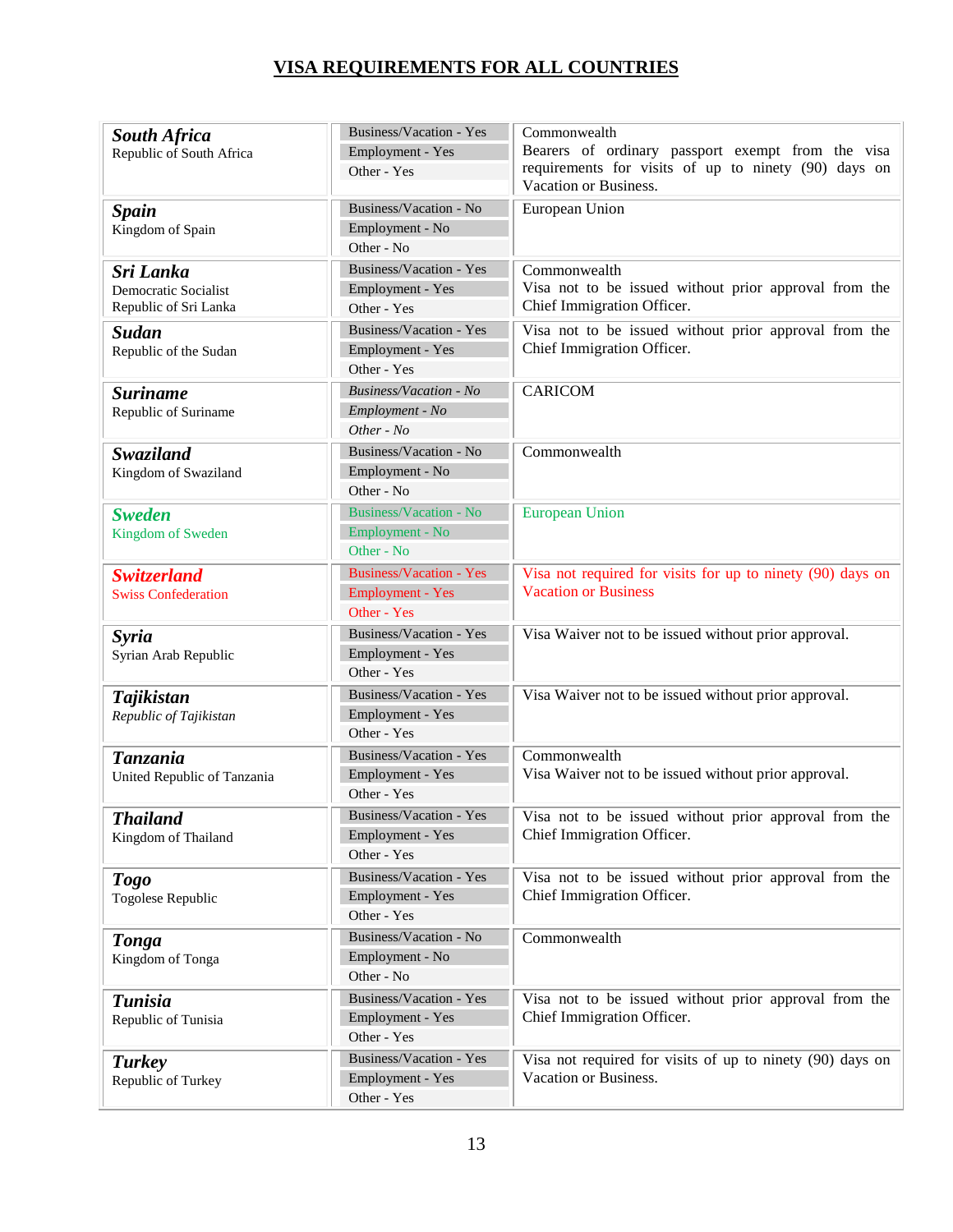| <b>Turkmenistan</b>                                                                                                             | Business/Vacation - Yes<br>Employment - Yes<br>Other - Yes | Visa not to be issued without prior approval from the<br><b>Chief Immigration Officer</b>                                                                                                                         |
|---------------------------------------------------------------------------------------------------------------------------------|------------------------------------------------------------|-------------------------------------------------------------------------------------------------------------------------------------------------------------------------------------------------------------------|
| Tuvalu                                                                                                                          | Business/Vacation - No<br>Employment - No<br>Other - No    | Commonwealth                                                                                                                                                                                                      |
| <b>Uganda</b><br>Republic of Uganda                                                                                             | Business/Vacation - Yes<br>Employment - Yes<br>Other - Yes | Commonwealth<br>Visa not to be issued without prior approval from the<br>Chief Immigration Officer.                                                                                                               |
| <b>Ukraine</b>                                                                                                                  | Business/Vacation - Yes<br>Employment - Yes<br>Other - Yes | Visa not to be issued without prior approval from the<br>Chief Immigration Officer.                                                                                                                               |
| <b>United Arab Emirates</b>                                                                                                     | Business/Vacation - Yes<br>Employment - Yes<br>Other - Yes | Visa not to be issued without prior approval from the<br>Chief Immigration Officer.                                                                                                                               |
| <b>United Kingdom</b><br><b>United Kingdom of Great Britain</b><br>and Northern Ireland and its<br><b>Dependent Territories</b> | Business/Vacation - No<br>Employment - No<br>Other - No    | Commonwealth<br><b>European Union</b>                                                                                                                                                                             |
| <b>United Nations Laissez-</b><br><b>Passer</b>                                                                                 | <b>Subject to Normal Visa</b><br><b>Requirements</b>       | Laissez-Passer passports held by nationals, who require a<br>visa, must bear a valid visa.                                                                                                                        |
| <b>United States</b><br>United States of America                                                                                | Business/Vacation - Yes<br>Employment - Yes<br>Other - Yes | Visa not required for visits of up to ninety (90) days on<br>Vacation or Business.                                                                                                                                |
| <b>Uruguay</b><br>Oriental Republic of Uruguay                                                                                  | Business/Vacation - Yes<br>Employment - Yes<br>Other - Yes | Visa not required for visits of up to ninety (90) days on<br>Vacation or Business.                                                                                                                                |
| <b>Uzbekistan</b><br>Republic of Uzbekistan                                                                                     | Business/Vacation - Yes<br>Employment - Yes<br>Other - Yes | Visa not to be issued without prior approval from the<br>Chief Immigration Officer.                                                                                                                               |
| <b>Upper Volta</b><br>Former name for Burkina Faso                                                                              | <b>Visa Application should</b><br>not be accepted.         | Country does not exist, but camouflage passport exists.                                                                                                                                                           |
| Vanuatu<br>Republic of Vanuatu                                                                                                  | Business/Vacation - No<br>Employment - No<br>Other - No    | Commonwealth                                                                                                                                                                                                      |
| Venezuela<br>Bolivarian Republic of Venezuela                                                                                   | Business/Vacation - Yes<br>Employment - Yes<br>Other - Yes | Bearers of Diplomatic, Official and Service Passports<br>accredited to Trinidad & Tobago exempt from visa<br>requirements.<br>Visa not required for visits of up to ninety (90) days for<br>Vacation or Business. |
| <b>Vietnam</b><br>Socialist Republic of Vietnam                                                                                 | Business/Vacation - Yes<br>Employment - Yes<br>Other - Yes | Second Schedule - Refer to Chief Immigration Officer<br>Bona-fide operating crew entering to join vessels are<br>exempted from visa requirements.                                                                 |
| Yemen<br>Republic of Yemen                                                                                                      | Business/Vacation - Yes<br>Employment - Yes<br>Other - Yes | Visa not to be issued without prior approval from the<br>Chief Immigration Officer.                                                                                                                               |